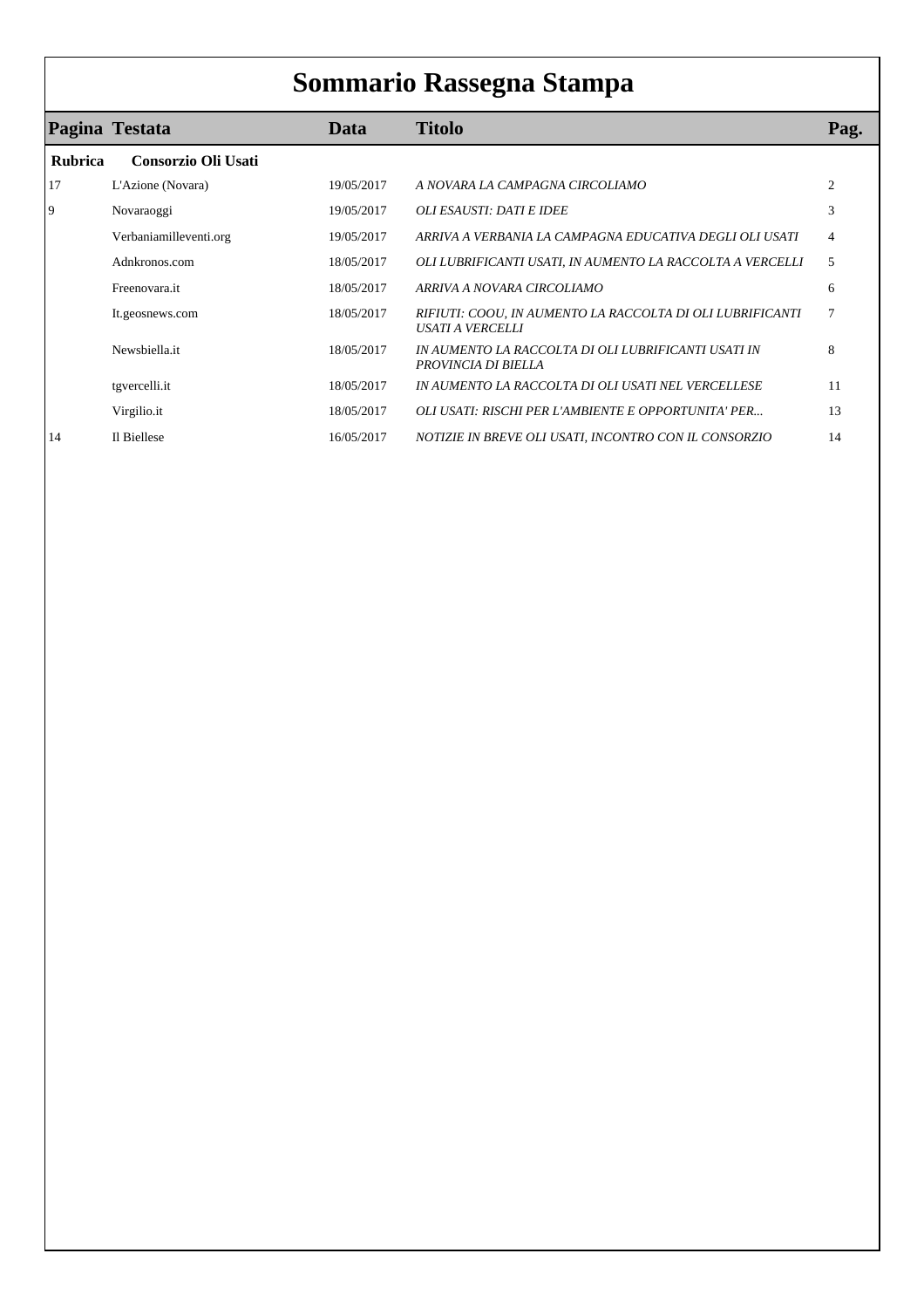<span id="page-1-0"></span>

Data

### A Novara la campagna CircOLIamo

Arriva a Novara CircOLIamo, la campagna educativa itinerante del Consorzio obbligatorio degli oli usati. Dalle 10<br>alle 11.00 di venerdì, all'interno del villaggio CircOLIamo, in largo Puccini è previsto l'incontro con i ragazzi delle scuole, che parteciperanno agli educational loro dedicati; i ragazzi si fermeranno al villaggio allestito dal Consorzio e<br>giocheranno a "Green League", il primo social game finalizzato all'educazione ambientale.



Ritaglio stampa ad uso esclusivo del destinatario, non riproducibile.

Codice abbonamento: 016270

Codice abbonamento:

016270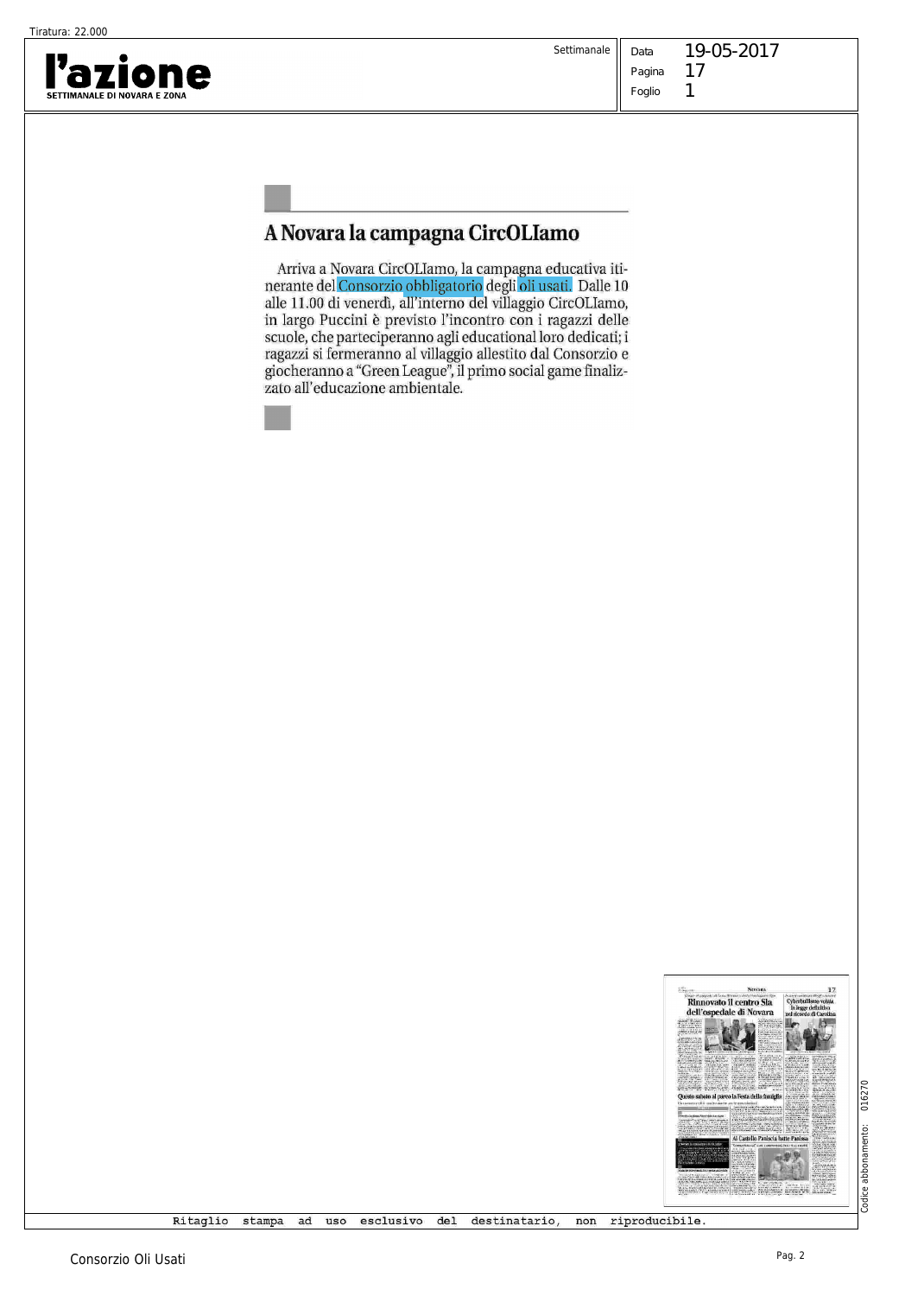# <span id="page-2-0"></span>Novaraoggi

Data

# Oli esausti: dati e idee

NOVARA (bec) Arriva a Novara CircOLIamo, la campagna educativa itinerante del Consorzio obbligatorio<br>degli oli usati. Venerdì 19<br>maggio alle 11 in piazza<br>Puccini, con l'assessore Emilio Iodice e del direttore Coou Franco Barbetti, la penultima tappa piemon-<br>tese della campagna educativa itinerante, per sensibilizzare l'opinione pubblica e le amministrazioni locali sul corretto smalti-<br>mento dei lubrificanti usati e ottimizzame la raccolta. Dalle 10 alle 11 l'incontro con i ragazzi delle scuole.



Ritaglio stampa ad uso esclusivo del destinatario, non riproducibile.

Codice abbonamento: 016270

Codice abbonamento:

016270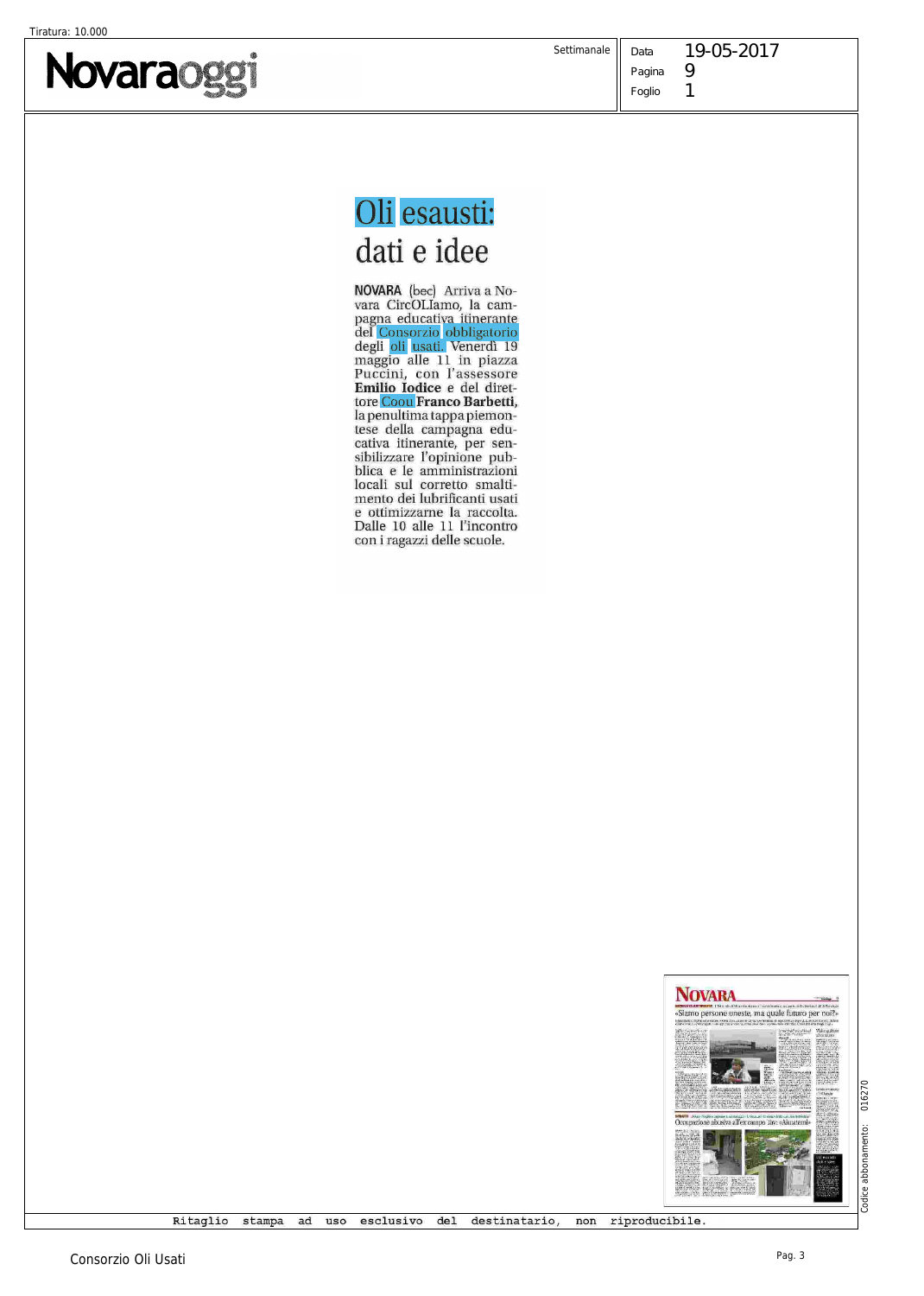<span id="page-3-0"></span>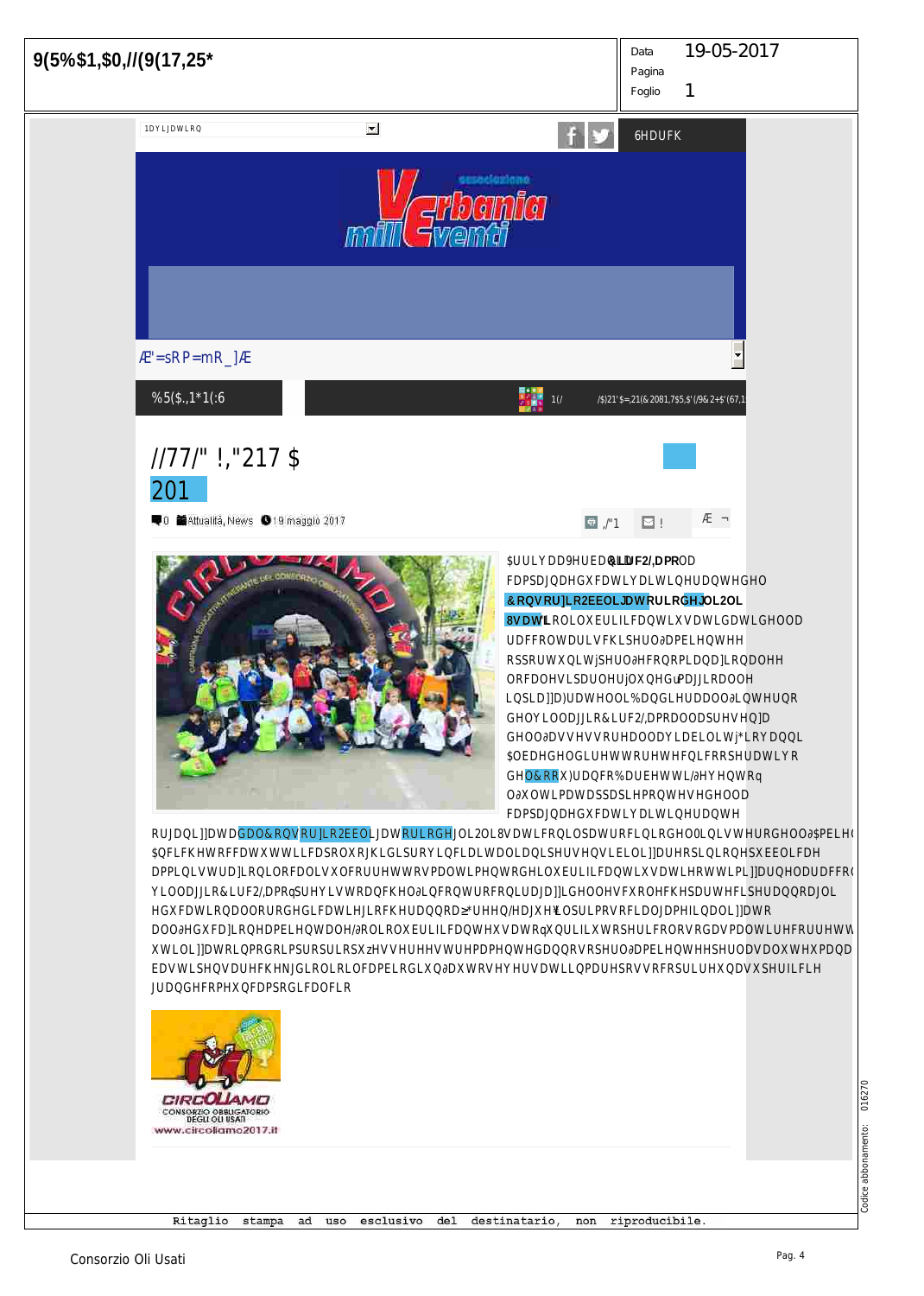#### OLI LUBRIFICANTI USATI, IN AUMENTO LA RACCOLTA A VERCELLI

Sono 1.590 le tonnellate di oli lubrificanti usati raccolte in Provincia di Vercelli nel 2016, su un totale di 16.602 tonnellate recuperate nella Regione Piemonte. Sono i dati resi noti dal Consorzio Obbligatorio degli Oli Usati nella conferenza stampa che si è tenuta nell'ambito di CircOLlamo, la campagna educativa itinerante che punta a sensibilizzare l'opinione pubblica e le amministrazioni locali sul corretto smaltimento dei lubrificanti usati. Questa mattina i ragazzi delle scuole hanno visitato il villaggio CircOLlamo partecipando agli educational loro dedicati e sfidandosi a 'Green League', il progetto che prevede un "Plaudo a un'iniziativa sistema di giochi online finalizzati all'educazione ambientale. che è volta a sensibilizzare i ragazzi sulle tematiche ambientali - sottolinea Andrea Raineri. assessore all'Istruzione e Politiche Giovanili - e sono convinto che i momenti educativi destinati ai giovani permettano di trasmettere il messaggio anche in famiglia con positivi, rilevanti effetti. Sono lieto che l'Amministrazione abbia potuto contribuire a tale evento".

space play / pause q unload | stop f fullscreen shift + ? ? slower / faster ? ? volume m mute ? ? seek. seek to previous 1 2 ... 6 seek to 10%, 20% ... 60%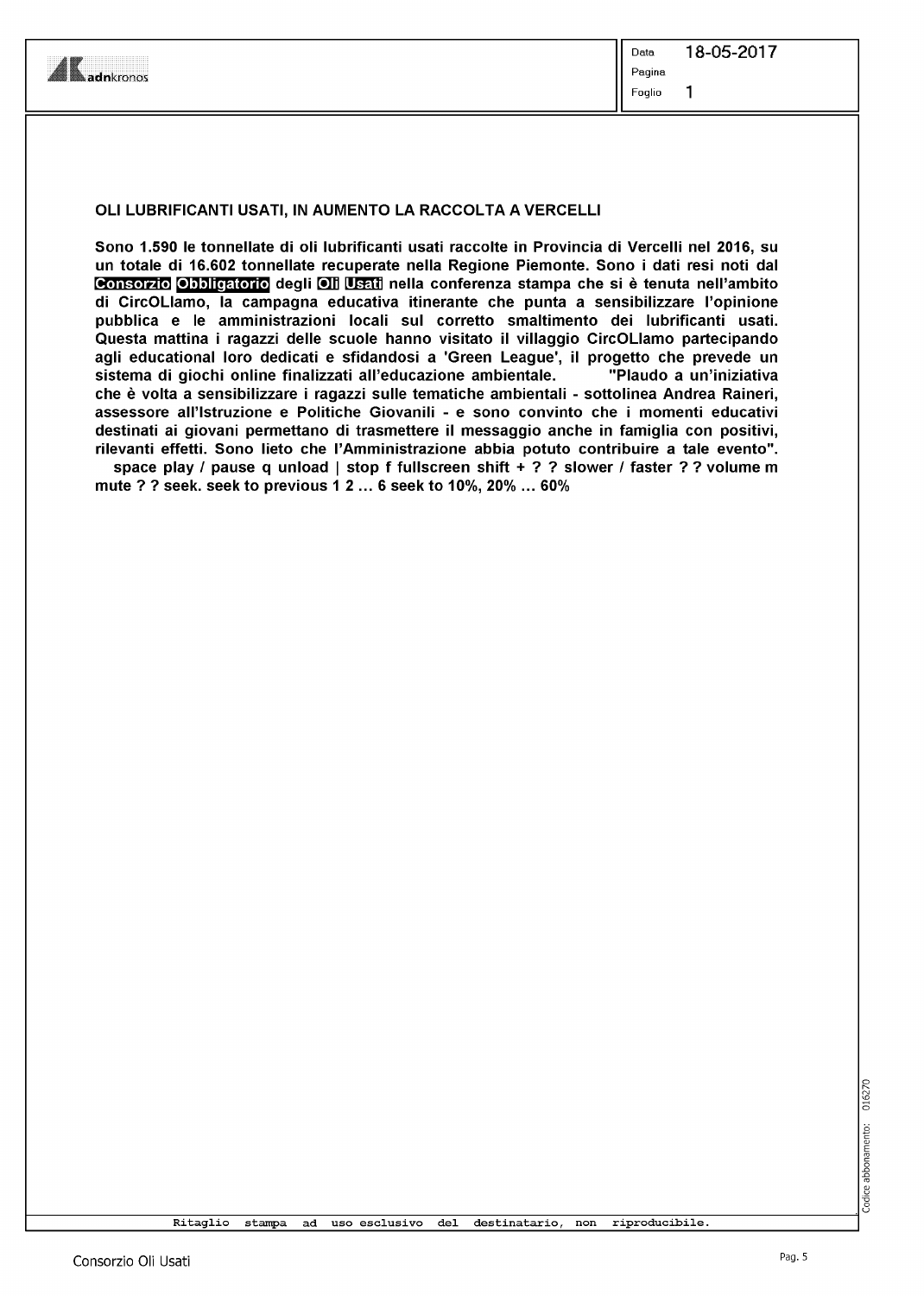<span id="page-5-0"></span>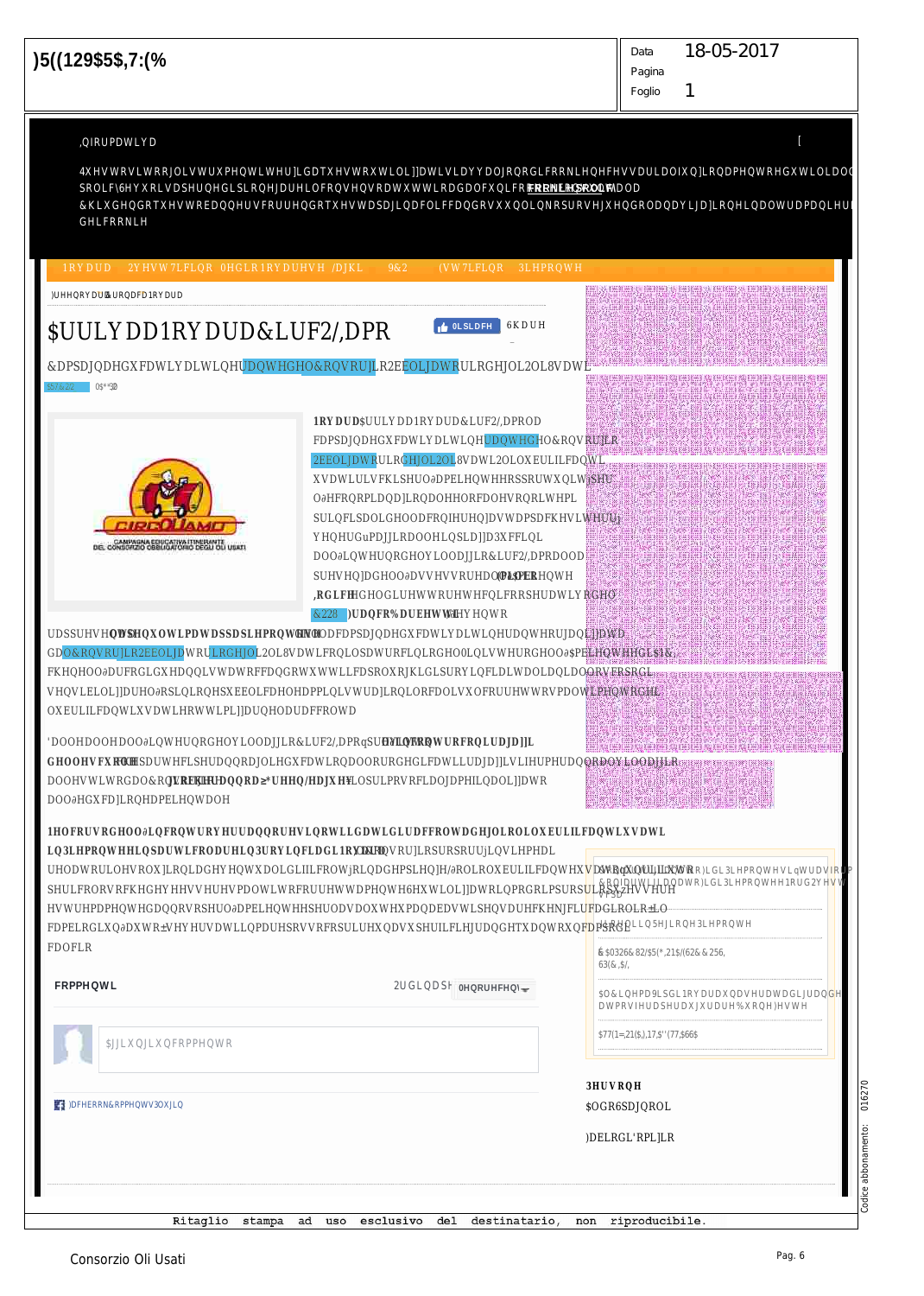<span id="page-6-0"></span>

|                                                                       | Data<br>Pagina<br>Foglio | 18-05-2017<br>$\mathbf 1$ |
|-----------------------------------------------------------------------|--------------------------|---------------------------|
| GEOS <sup>A</sup> NEWS                                                |                          |                           |
|                                                                       |                          |                           |
|                                                                       |                          |                           |
| G                                                                     |                          |                           |
|                                                                       |                          |                           |
|                                                                       |                          |                           |
|                                                                       |                          |                           |
|                                                                       |                          |                           |
|                                                                       |                          |                           |
|                                                                       |                          |                           |
|                                                                       |                          |                           |
|                                                                       |                          |                           |
|                                                                       |                          |                           |
|                                                                       |                          |                           |
|                                                                       |                          |                           |
|                                                                       |                          |                           |
| Ritaglio stampa ad uso esclusivo del destinatario, non riproducibile. |                          |                           |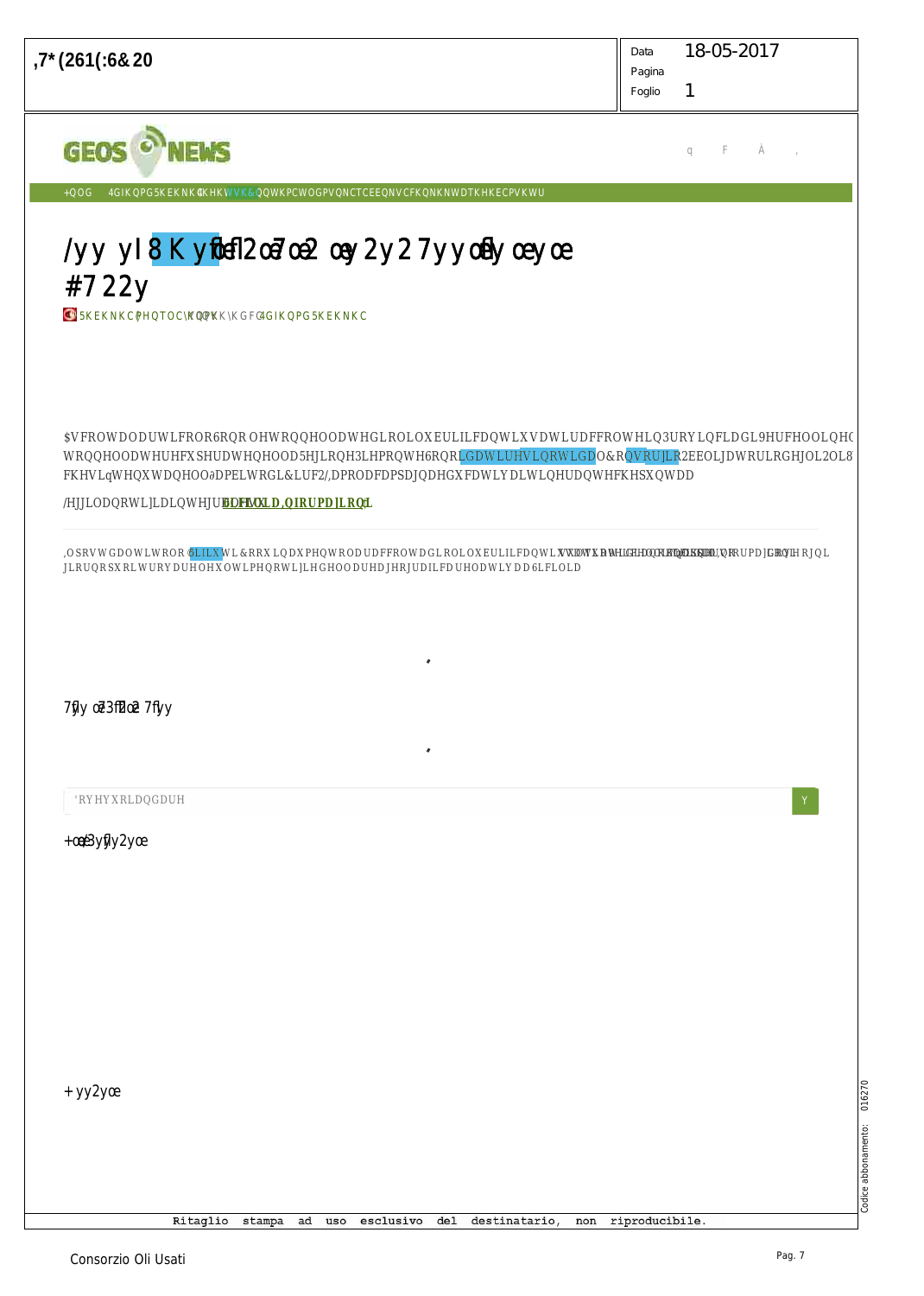<span id="page-7-0"></span>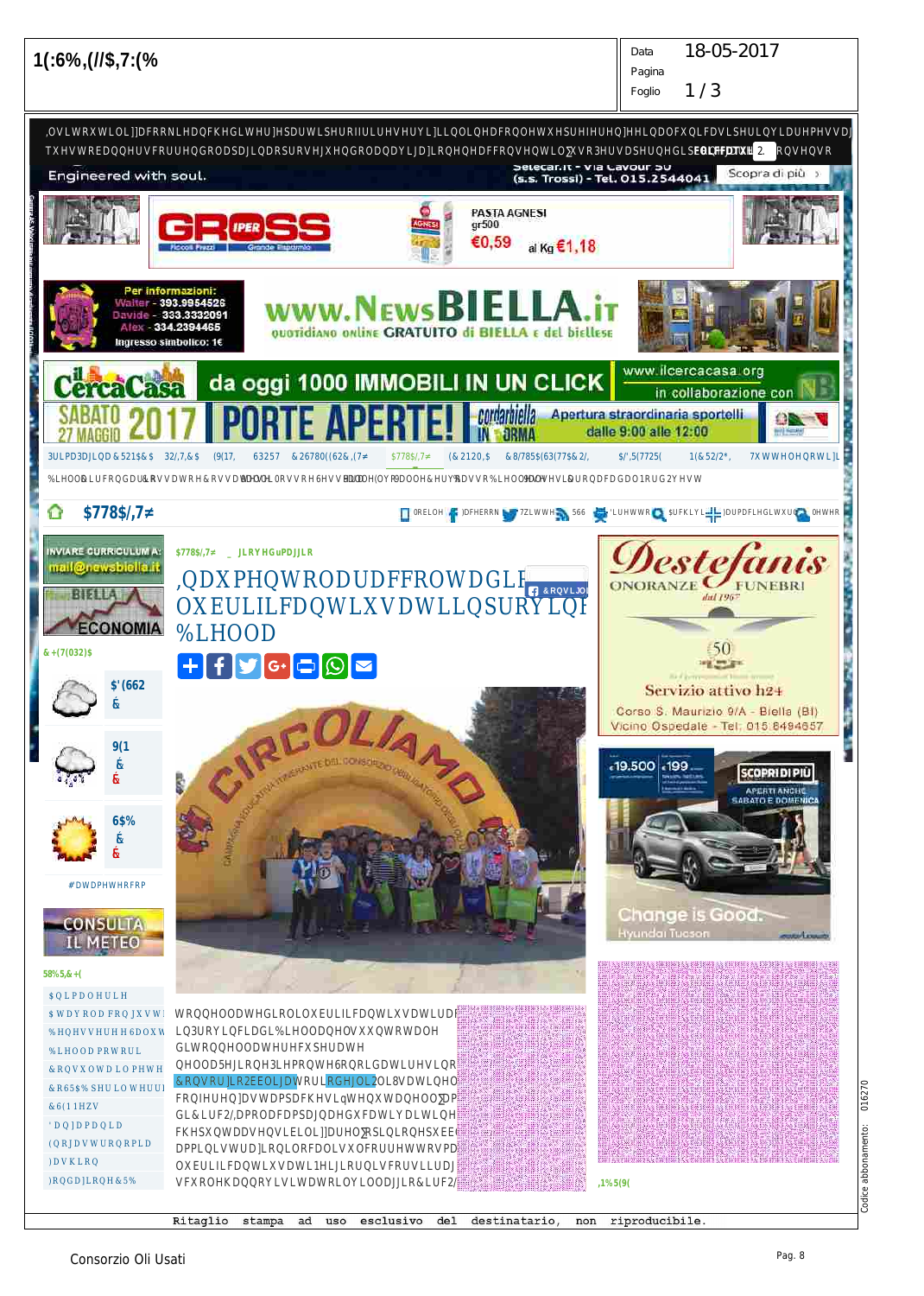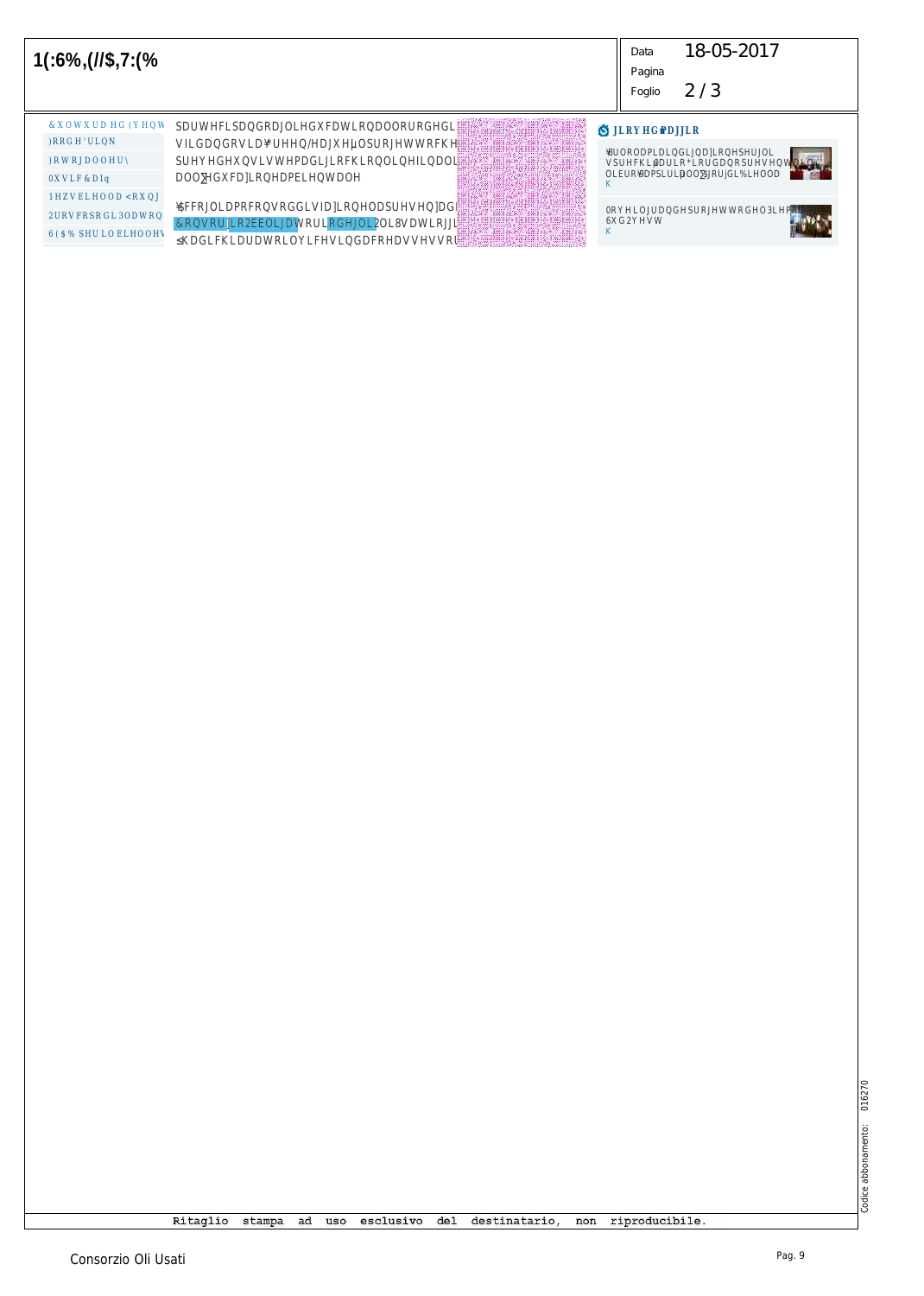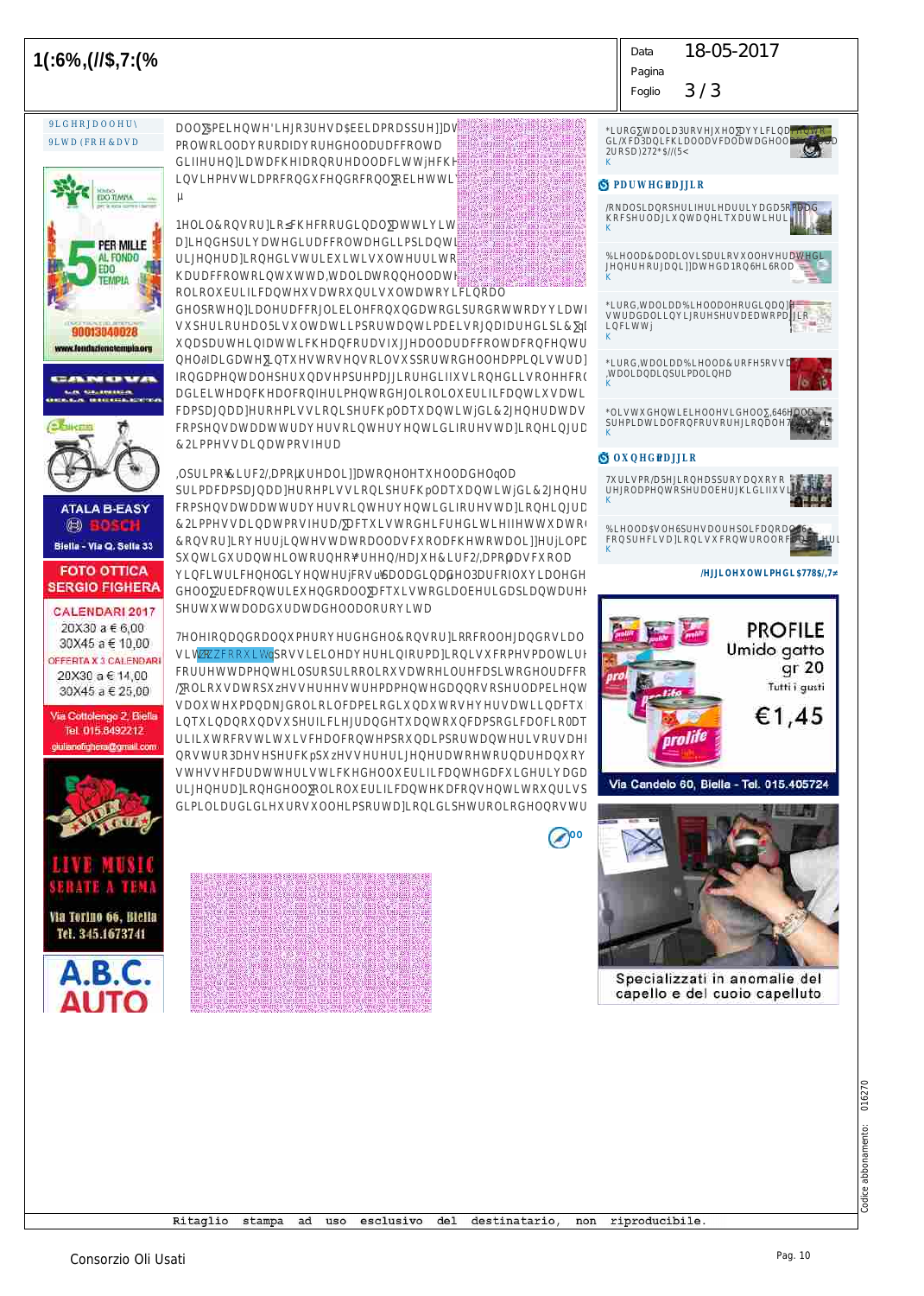<span id="page-10-2"></span><span id="page-10-0"></span>

<span id="page-10-1"></span>Consorzio Oli Usati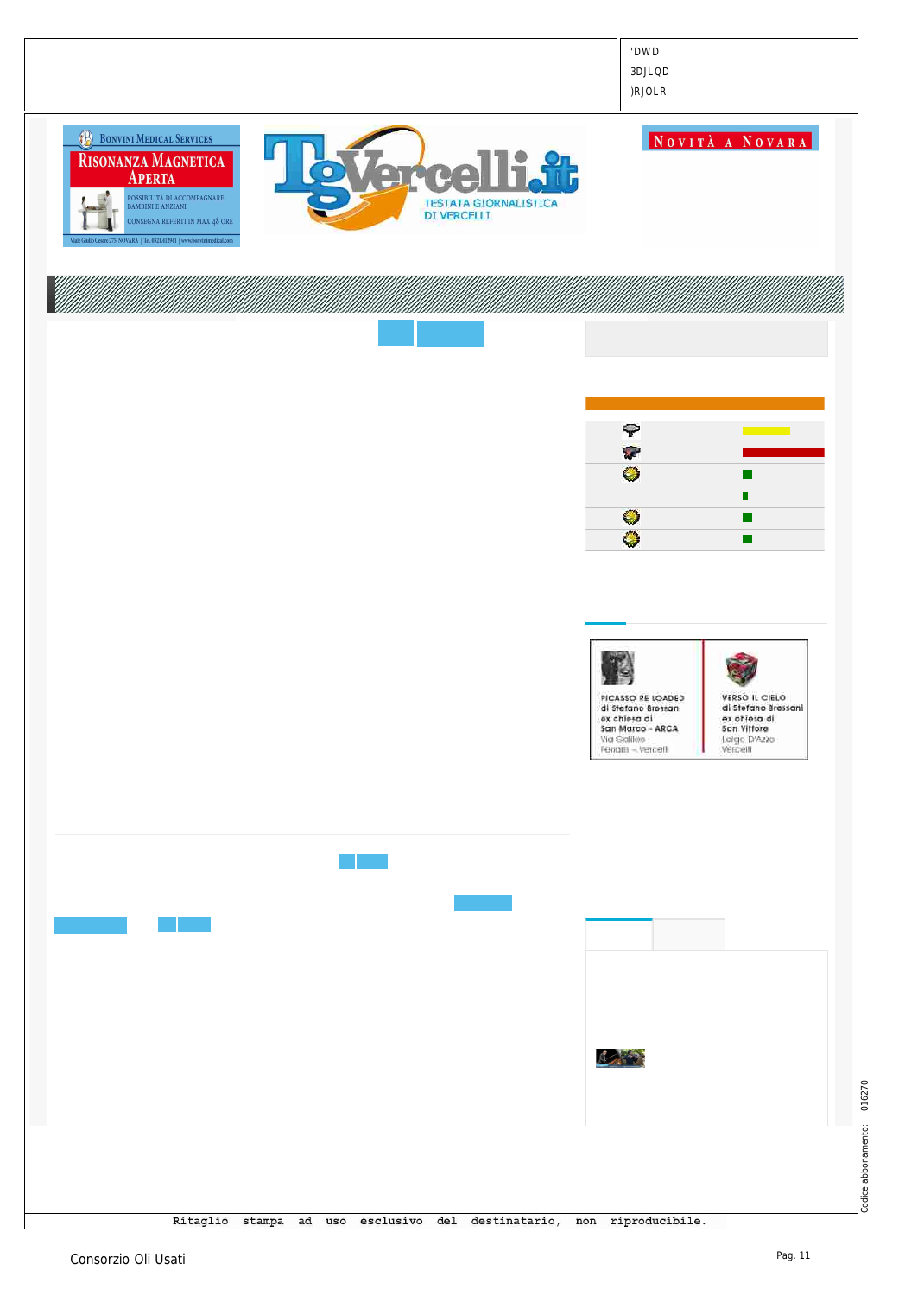| $7*9(58))/7$ , 7                                                                                                                                                                                         |                                                                             |  |
|----------------------------------------------------------------------------------------------------------------------------------------------------------------------------------------------------------|-----------------------------------------------------------------------------|--|
| LQ IDPLJOLD FRQ SRVLWLYL ULOHYDQWL HIIHWWL (<br>FROWULEXLUH D WDOH HYHOWR'                                                                                                                               | <b>SLIOHWWHUH VXOO</b><br>DQQL GDOOD VWUD                                   |  |
| LO & RQVRU]LR ± FKH FRRUGLQD O¶DWWLYLW<br>1 H O<br>LPSLDQWL GL ULJHQHUD]LRQH GLVWULEXLWL VXO WI<br>WRQQHOODWH GL ROLR OXEULILFDQWH XVDWR                                                                 | 5 D F F R O W L<br>HXU<br>6SHFLDO 20\PSLFV                                  |  |
| UDFFRJOLELOH FRQ XQ GDWR GL SURGRWWR DYYLD'<br>VRQR VRGGLVIDFHQWL ± KD VSLHJDWR )UDQFR %DUE<br>PD LO QRVWUR RELHWWLYR UHVWD TXHOOR GL UDFF                                                               | 5LFFD GL VSXQWL (<br>GL ) HGHUPDQDJHU                                       |  |
| KD LGHDWR OD FDPSDJQD HGXFDWLYD LWLQHUDQWH<br>L FDSROXRJKL GL SURYLQFLD LWDOLDQL 38QD FDPS<br>&2 JHQHUDWD VDUj FRPSHQVDWD DWWUDYHUVR LQW                                                                 | <b>3DVVD GD 9HUFHOD</b><br>GHO & HQWHQDULR                                  |  |
| OD &2 LPPHVVD LQ DWPRVIHUD'                                                                                                                                                                              | \$0 0XVHR GHO 7HV<br>'XRPR DUULYD O R!<br>&ODXGLR 3DUPLJJL                  |  |
| <sup>3</sup> /D SLFFROD SDUWH FKH VIXJJH DQFRUD DOOD UDFFR<br>VRSUDWWXWWR QHO µIDL GD WH SHU LQWHUFHWWDI<br>DPPLQLVWUD]LRQL ORFDOL SHU XQD VHPSUH PDJJLR<br>DQFKH DO FRQIHULPHQWR GHJOL ROL OXEULILFDQWI | \$00, WDOLD VHFRQ<br>DSSXQWDPHQWR FF<br>7HOOHUV                             |  |
| &2 JHQHUDWD VDUj FRPSHQVDWD DWWUDYHUVR LQW<br>OD &2 LPPHVVD LQ DWPRVIHUD /¶DFTXLVWR GHL FU<br>LQWHVWDWR DOOD VFXROD FKH WRWDOL]]HUj LO PD.                                                               | 8Q & DPSLRQH SHU<br>TXDWWUR PLWL GH<br>LWDOLDQR D 9HUFI                     |  |
| /HDJXH & LUF2/, DPR / OD VFXROD YLQFLWULFH QH<br>IOXYLDOH GHO 3R H GHOO¶2UED FRQWULEXHQGR DC<br>SHU WXWWD OD GXUDWD GHOOD ORUR YLWD                                                                      | 5DSLQD D & DUUVDC<br>FKLHVWH OH FRQGI                                       |  |
| 7HOHIRQDQGR DO QXPHUR YHUGH GHO &RQVRU]LR<br>ZZZ FRRX qL WR V V L E L O H D Y H U H L Q I R U P D ] L R Q L V X FR P<br>ROLR XVDWR H LO UHFDSLWR GHO UDFFRJOLWRUH SI                                     | $=$ R Q H                                                                   |  |
| <sup>3</sup> /¶ROLR XVDWR SXz HVVHUH HVWUHPDPHQWH GDQQR'<br>NJ G ROLR<br>LO FDPELR GL XQ DXWR VH YHUVDWL L                                                                                               | 6HOH]LRQD OD ]RQD                                                           |  |
| TXDQWR XQ FDPSR GL FDOFLR OD TXHVWR ULILXWR<br>ULVRUVD HFRQRPLFD SHU LO QRVWUR 3DHVH SHUFK                                                                                                               | 5XEULFKH                                                                    |  |
| FRQ OH VWHVVH FDUDWWHULVWLFKH GHO OXEULILFD<br>ULJHQHUD]LRQH GHOO¶ROLR OXEULILFDQWH KD FRQ                                                                                                               | 'RVVLHU                                                                     |  |
| HXUR VXOOH LPSRUWD]LRQL GL SHWUROLR GHO QRV                                                                                                                                                              | %LFFLRODQGLD<br>& LQHPD 9HVWLWL HG (VFL<br>$, Q$ 2 $\times$ W<br>/H 3DJHOOH |  |
|                                                                                                                                                                                                          | /HWWHUH DO GLUHWWRUH<br><b>3URQWR LQ 7DYROD</b>                             |  |
|                                                                                                                                                                                                          | OL SLDFH TXHVWD 3 BARLOGEDL                                                 |  |
| Ritaglio stampa ad uso esclusivo del destinatario, non riproducibile                                                                                                                                     |                                                                             |  |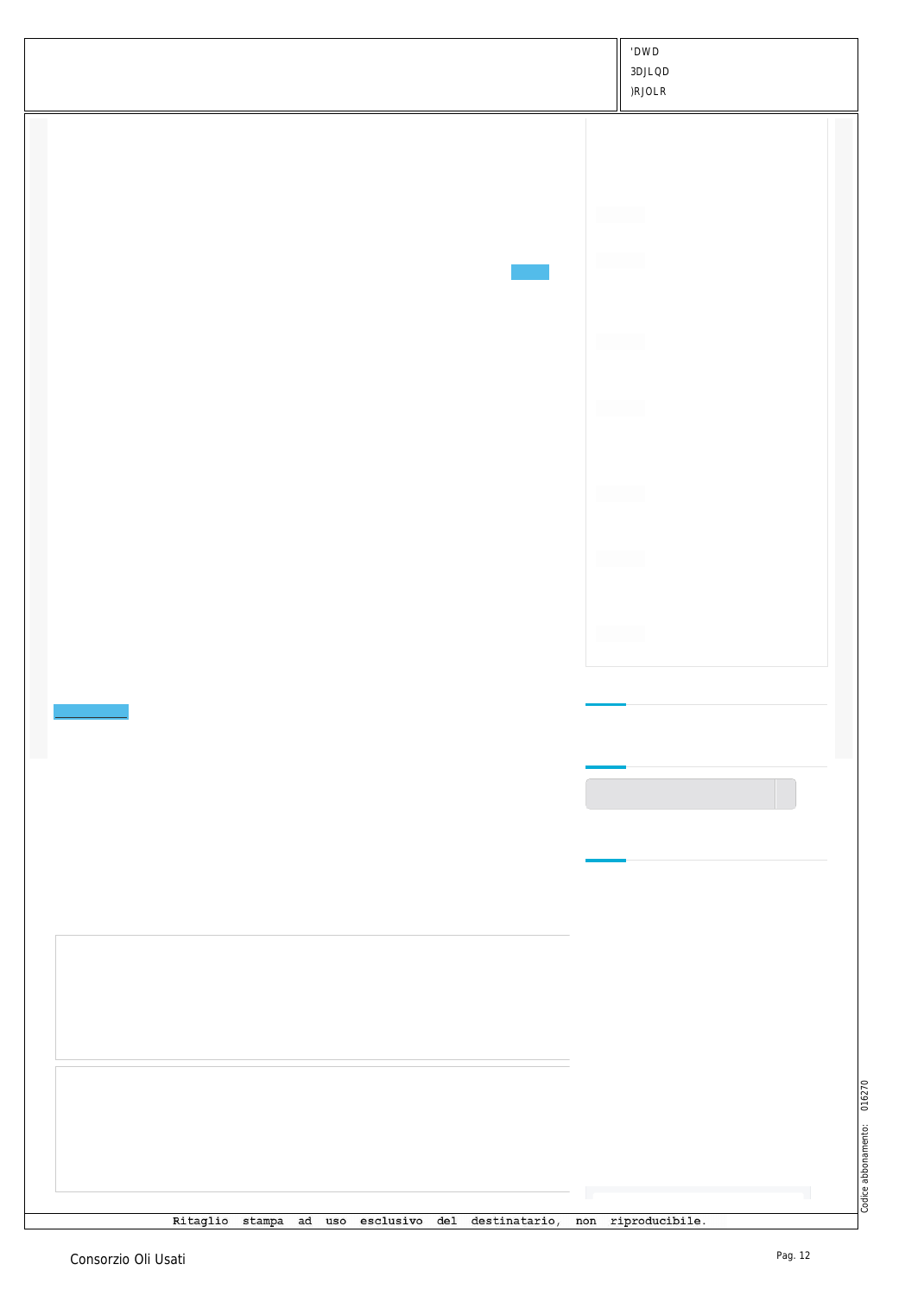<span id="page-12-0"></span>